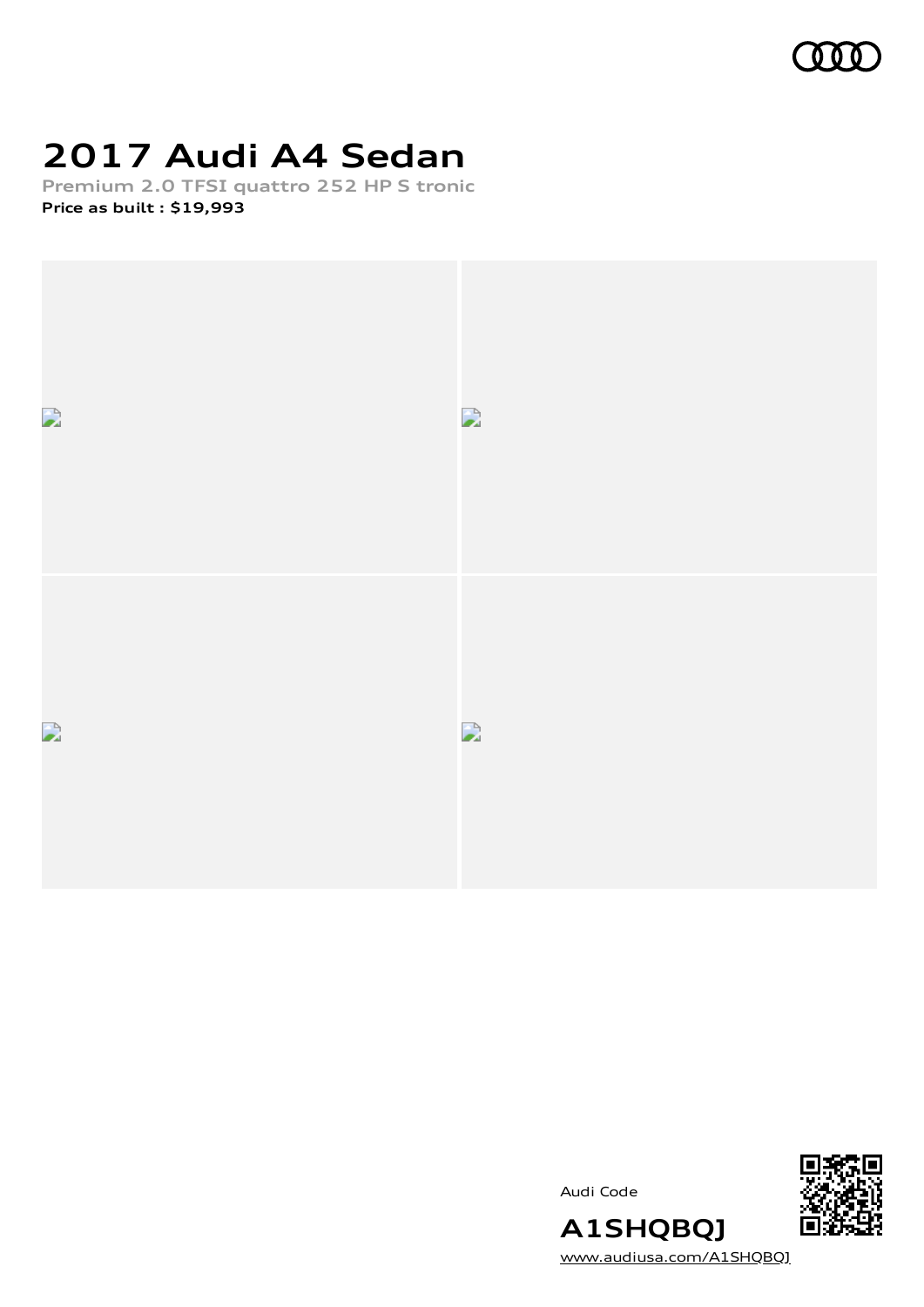## **Summary**

## **Audi 2017 Audi A4 Sedan** Premium 2.0 TFSI quattro 252 HP S tronic

**Price as buil[t](#page-9-0)** \$19,993

## **Exterior colour**

Cuvee Silver metallic

## $\overline{\phantom{a}}$

### **Further Information**

|                 | N٥           |
|-----------------|--------------|
| Mileage         | 90,601 miles |
| Type of vehicle | Used car     |

**Warranty**

## **Interior colour**

Seats black-black Dashboard black-black Carpet black Headliner black

## **Audi Code** A1SHQBQJ

**Your configuration on www.audiusa.com** [www.audiusa.com/A1SHQBQJ](https://www.audiusa.com/A1SHQBQJ)

**Commission number** a851752b0a0e09712fb8

## **Technical Specifications**

| Engine type                  | Four-cylinder                                 |
|------------------------------|-----------------------------------------------|
| stroke                       | Displacement/Bore and 1,984/82.5 x 92.8 cc/mm |
| Torque                       | 273 @ 1,600-4,500 lb-ft@rpm                   |
| Top track speed              | 130 mph{top-track-speed} mph                  |
| Acceleration (0 - 60<br>mph) | 5.7 seconds seconds                           |
| Recommended fuel             | Premium                                       |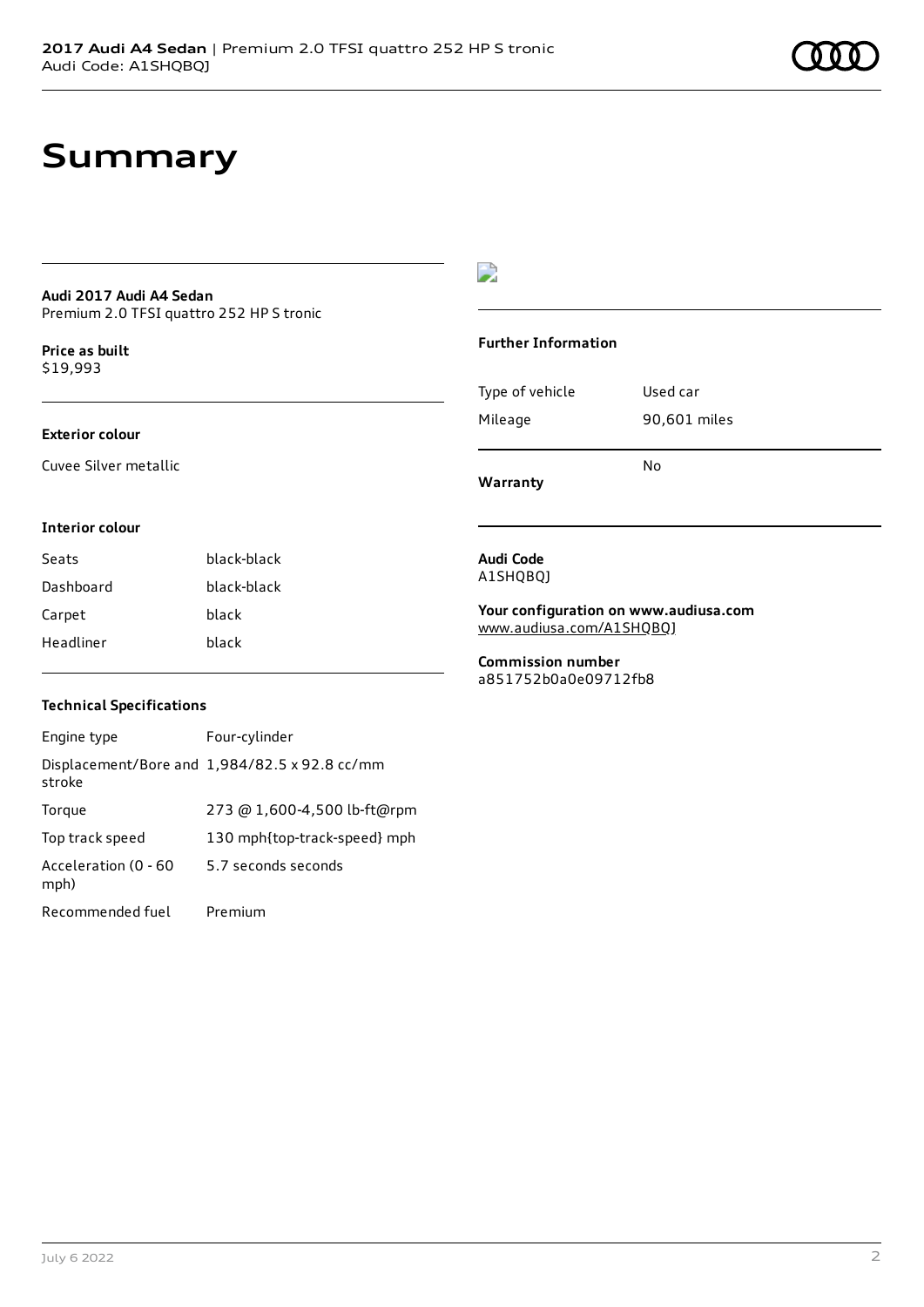# **Equipment**

Cuvee Silver metallic

Audi advanced key

Power-adjustable, auto-dimming, heated exterior side mirrors with memory

Convenience package

Heated front seats

SiriusXM® Satellite Radio



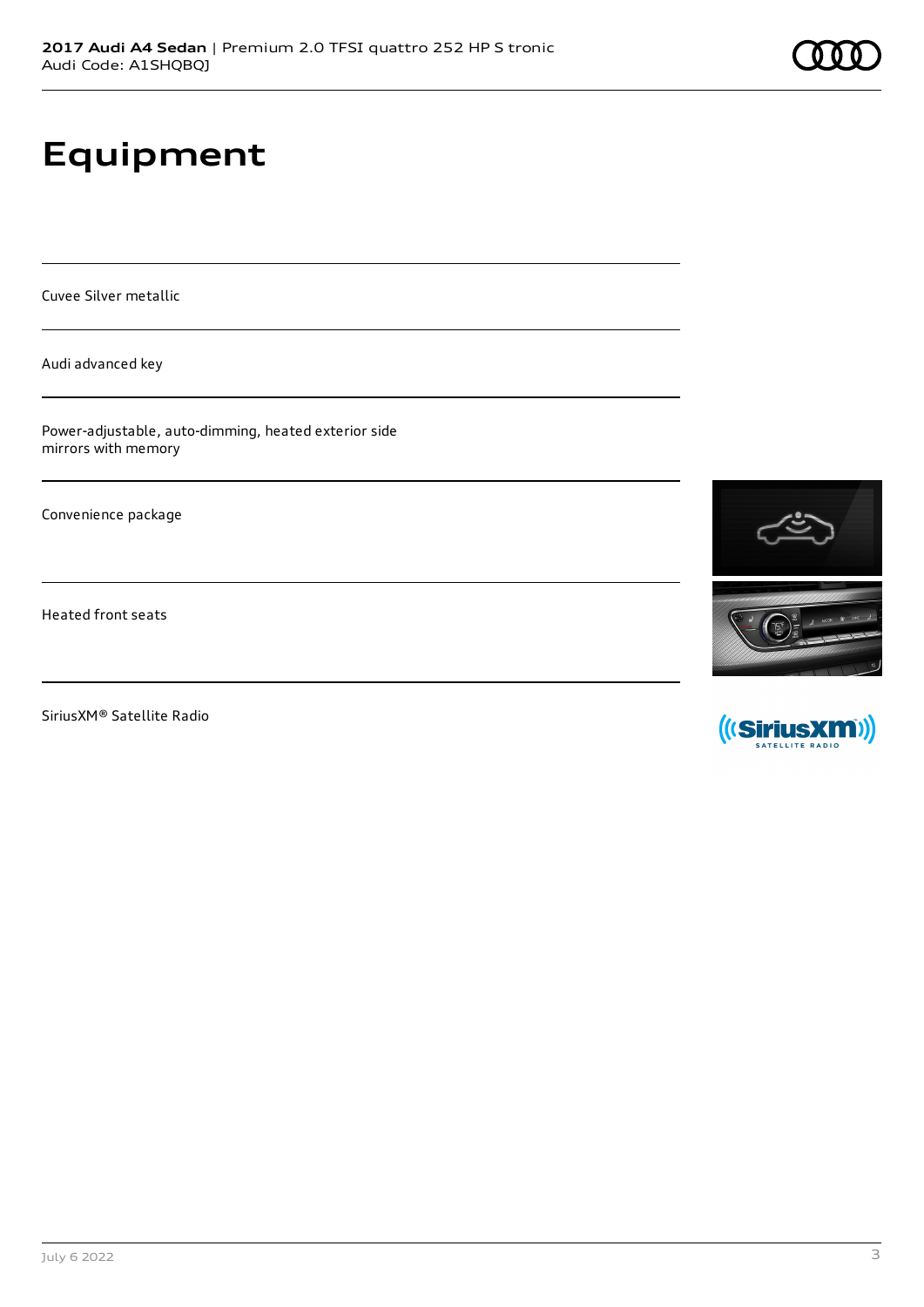| 4UH             | Driver and front-passenger advanced airbags<br>and knee airbags                   |
|-----------------|-----------------------------------------------------------------------------------|
| UH1             | Electromechanical parking brake                                                   |
| 8T <sub>2</sub> | Cruise control with coast, resume and<br>accelerate features                      |
| VC <sub>2</sub> | Garage door opener (HomeLink®)                                                    |
| 4H3             | Manual child lock                                                                 |
| QZ7             | Electromechanical power steering                                                  |
| 7K6             | Tire-pressure monitoring system                                                   |
| 8N6             | Light / rain sensor                                                               |
| 3B7             | ISOFIX child seat mounting and Top Tether<br>anchorage point for outer rear seats |
|                 |                                                                                   |

## **Exterior**

| 0PO             | Dual exhaust outlets                                               |
|-----------------|--------------------------------------------------------------------|
| 1S1             | Car jack                                                           |
| 1 B A           | Dynamic suspension                                                 |
| 8IH             | Xenon plus                                                         |
| HM <sub>2</sub> | 17" 225/50 all-season tires                                        |
| 8SP             | LED taillights with dynamic turn signals                           |
| 47F             | Black window surrounds                                             |
| C7R             | 17" 5-parallel-spoke design wheels with<br>225/50 all-season tires |
|                 |                                                                    |

## **Interior**

| OE1 | Storage nets in backs of front seats                    |
|-----|---------------------------------------------------------|
| 3FF | Electric slide/tilt sunroof with sun<br>screen/sunblind |

## **Interior**

| 7M1             | Aluminum door sils                                                            |
|-----------------|-------------------------------------------------------------------------------|
| 6NJ             | Light cloth headliner                                                         |
| 9AQ             | Three-zone automatic climate control                                          |
| 41 7            | Auto-dimming interior mirror with compass                                     |
| QQ1             | Illumination for interior door handles, air<br>vent controls, front footwells |
| 1XW             | Three-spoke multifunction steering wheel                                      |
| 6F3             | Front center armrest                                                          |
| 7F <sub>9</sub> | Leather gearshift knob                                                        |
| 4F <sub>2</sub> | Electric tailgate/trunk lid release from inside                               |
| 5XF             | Dual front sun visors with lighted vanity<br>mirrors                          |
| 3 <sub>NT</sub> | Rear seat bench/backrest in glass fiber                                       |
| N1F             | Leather seating surfaces                                                      |
| 5TT             | Aluminum Ellipse inlays                                                       |
|                 |                                                                               |

## **Infotainment and Driver Assistance**

| 6K8 | Pre sense city w/o pre care               |
|-----|-------------------------------------------|
| 2H1 | Audi drive select <sup>®</sup>            |
| 7X2 | Audi parking system with rear view camera |
| 7W1 | Audi pre sense <sup>®</sup> basic         |
| UI2 | Audi smartphone interface                 |
| KA2 | Rear view camera                          |
| 9VD | Audi sound system                         |
| 9S5 | Monochrome driver information system      |
| 7UH | Connectivity package                      |
| I8S | $MMI®$ radio                              |

## **(1/2)**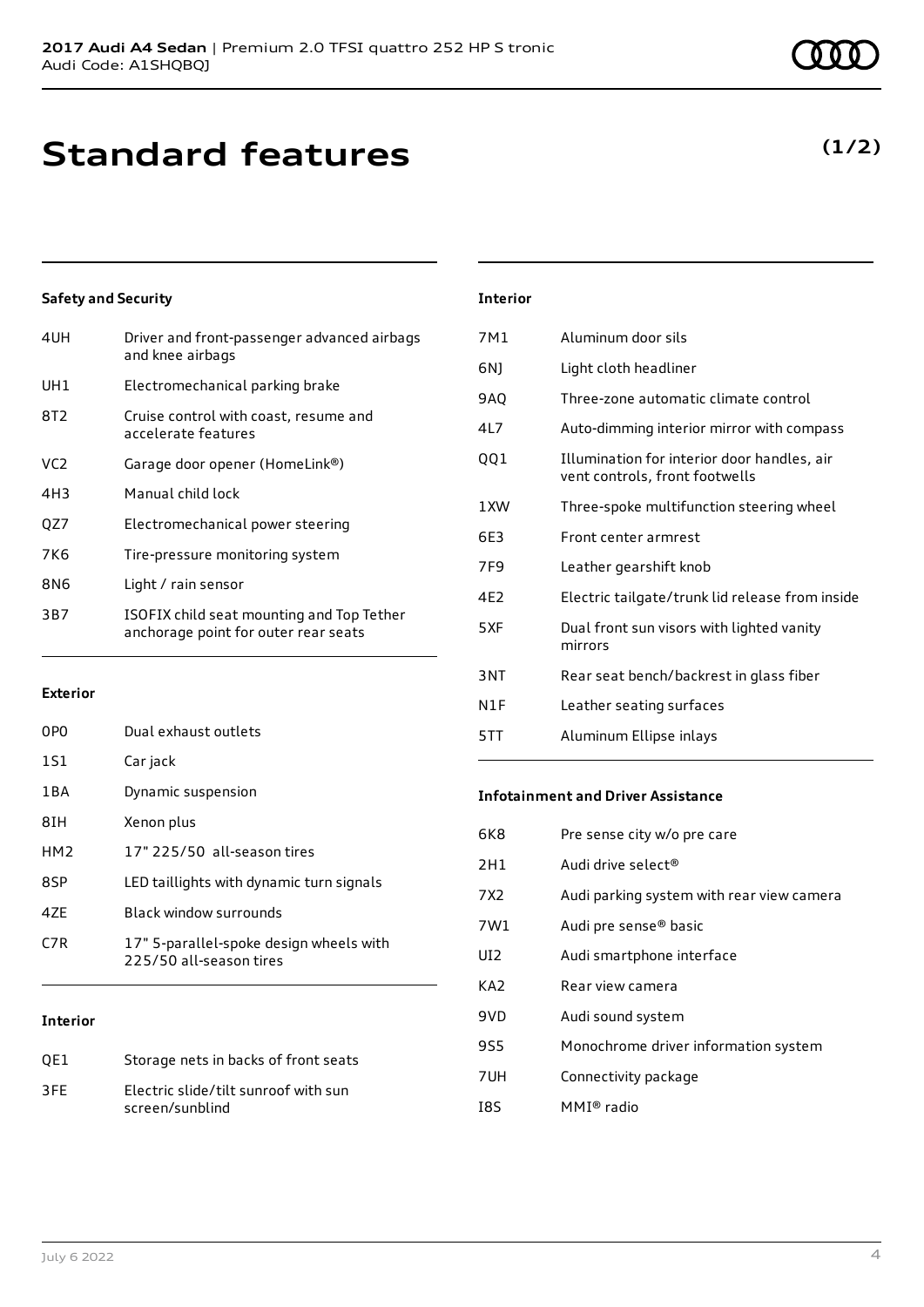**(2/2)**

## **Standard features**

**Infotainment and Driver Assistance**

9ZX Bluetooth<sup>®</sup> wireless technology preparation for mobile phone

July 6 2022 5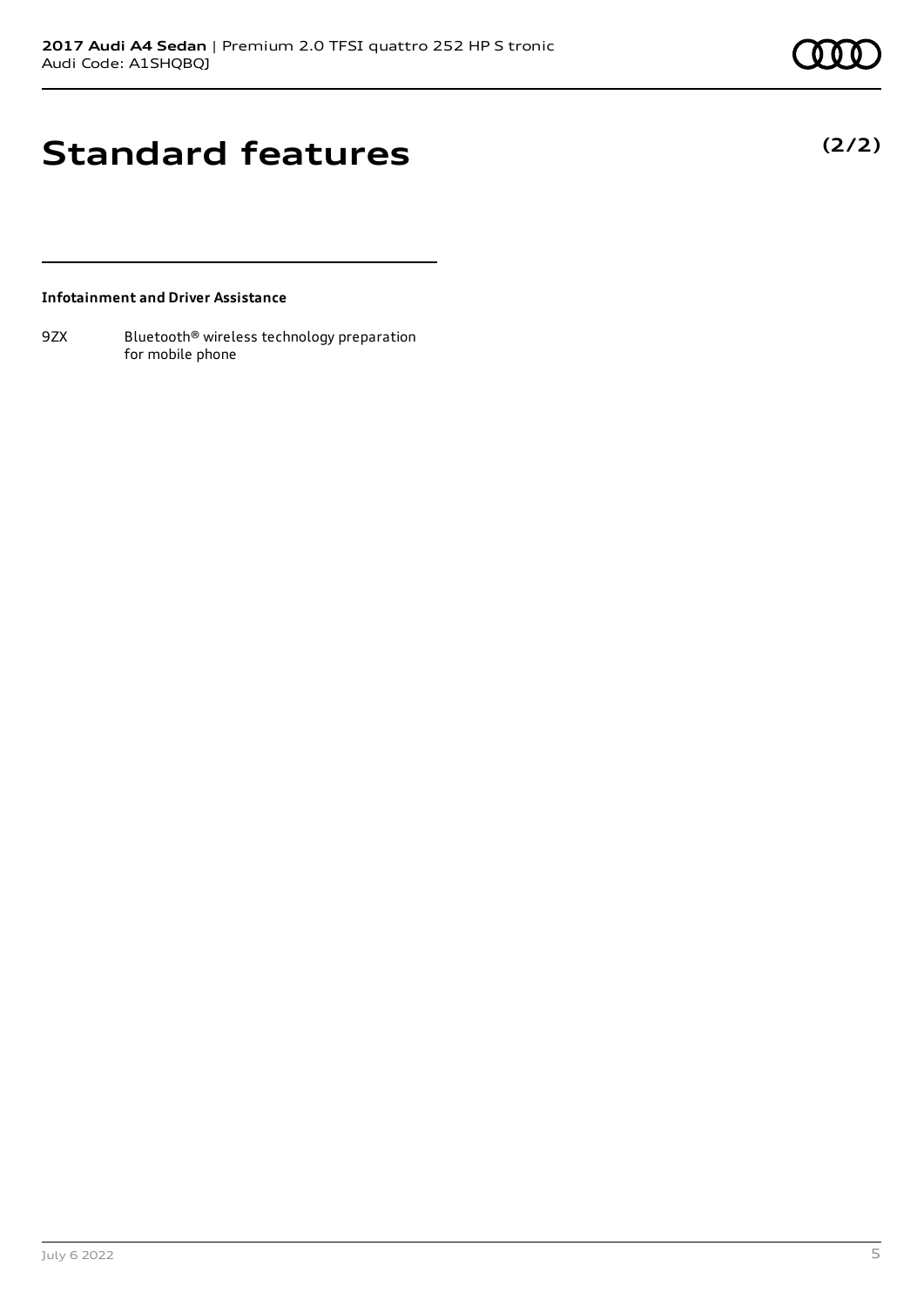# **Dealer remarks**

Backup Camera,Heated Leather Seats,Memory Seat(s),Sunroof/Moonroof All prices include \$500 Race for savings cash. \*\*1-OWNER\*\* \*\*CONVENIENCE PACKAGE\*\* \*\*ALL-WHEEL DRIVE\*\* \*\*CUVEE SILVER METALLIC EXTERIOR\*\* \*\*BLACK LEATHER INTERIOR\*\* \*\*HEATED, 8-WAY FRONT SEATS WITH DRIVER MEMORY\*\* \*\*PARKING SYSTEM PLUS WITH REARVIEW CAMERA\*\* \*\*REARVIEW CAMERA\*\* \*\*POWER SUNROOF\*\* \*\*LED AMBIENT INTERIOR LIGHTING\*\* \*\*LED TAILLIGHTS WITH DYNAMIC TURN SIGNALS\*\* \*\*AUDI SMARTPHONE INTERFACE\*\* \*\*PREP. FOR MOBILE PHONE (BLUETOOTH) WITH AUDIO STREAMING\*\* \*\*HUGE SAVINGS!!\*\* \*\*ORIGINAL WINDOW STICKER=\$42,620\*\* \*\*DEAL TODAY BEFORE IT'S GONE TOMORROW!\*\* \* While every reasonable effort is made to ensure the accuracy of this information, we are not responsible for any errors or omissions contained on these pages. Please verify any information in question with Bommarito Automotive Group

\*Internet price includes all applicable rebates and incentives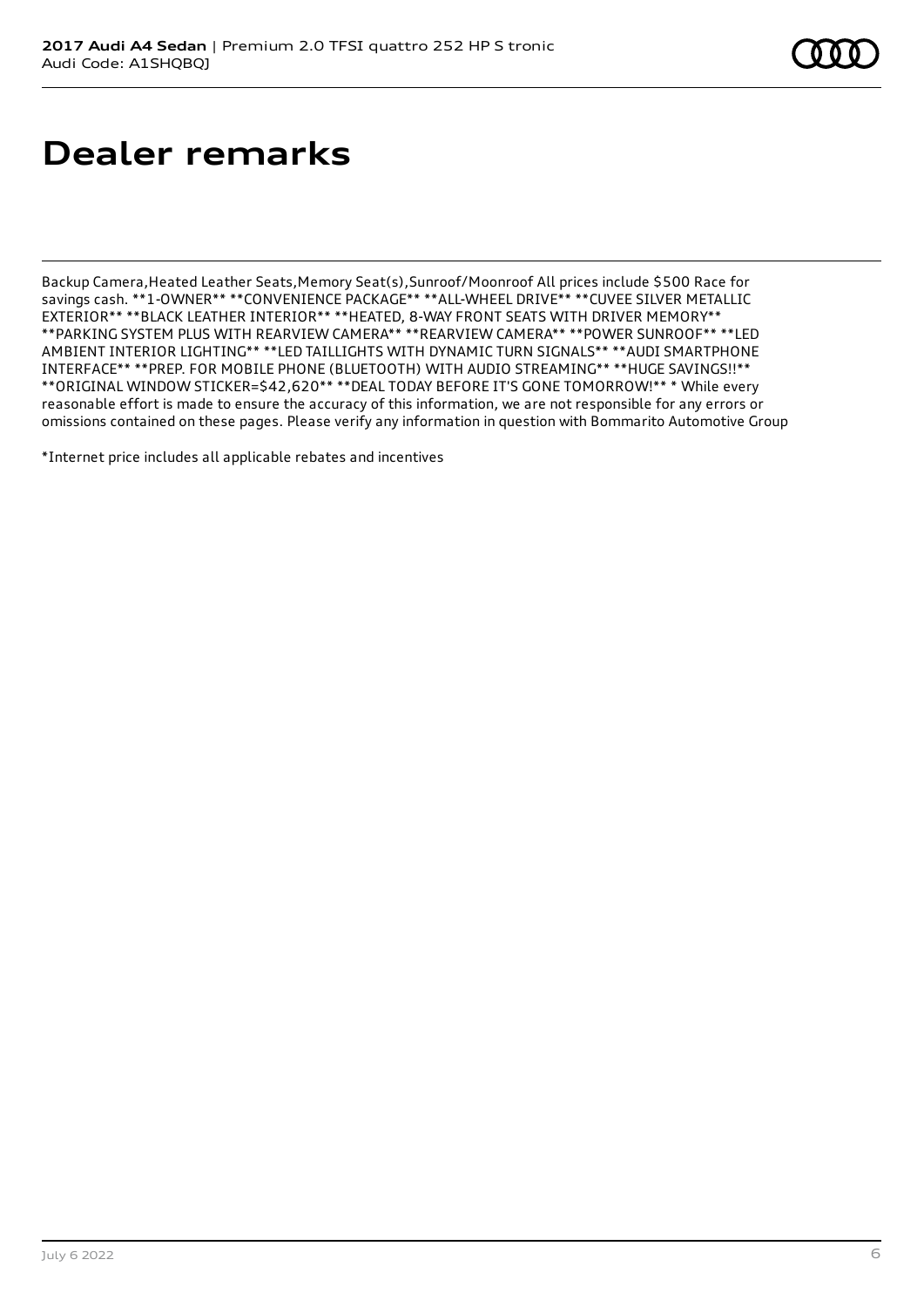# **Technical Specifications**

5.7 seconds seconds

## **Transmission | Drivetrain**

| Gear ratios: 6th         | 0.508:1                                                                                                     |
|--------------------------|-------------------------------------------------------------------------------------------------------------|
| Gear ratios: Final Drive | 4.270:1                                                                                                     |
| Gear ratios: 7th         | 0.386:1                                                                                                     |
| Gear ratios: 4th         | 1.057:1                                                                                                     |
| Transmission             | Seven-speed S tronic <sup>®</sup> dual-clutch<br>transmission with quattro <sup>®</sup> all-<br>wheel drive |
| Gear ratios: 5th         | 0.738:1                                                                                                     |
| Gear ratios: 2nd         | 2.190:1                                                                                                     |
| Gear ratios: 3rd         | 1.517:1                                                                                                     |
| Gear ratios: Reverse     | 2.750:1                                                                                                     |
| Gear ratios: 1st         | 3.188:1                                                                                                     |

## **Electrical system**

**Engineering | Performance**

Acceleration (0 - 60

mph)

stroke

Engine type Four-cylinder

Engine block Cast-iron

Induction/fuel injection Turbocharged/TFSI®

Max. output ps/hp 252 @ 5,000-6,000 @ rpm Displacement/Bore and 1,984/82.5 x 92.8 cc/mm

Top track speed 130 mph{top-track-speed} mph Torque 273 @ 1,600-4,500 lb-ft@rpm Valvetrain Audi valvelift system DOHC, chaindriven

Cylinder head Aluminum-alloy

| Alternator | 14 Volts - 110-150 amp |
|------------|------------------------|
| Battery    | 12 Volts - 420 amp     |

## **Steering**

| Steering type                             | Electromechanical speed-sensitive<br>power steering system |
|-------------------------------------------|------------------------------------------------------------|
| Turning diameter, curb-38.1 ft<br>to-curb |                                                            |
| Steering ratio                            | 15.9:1                                                     |

## **Suspension**

| Front axle | Five-link independent steel spring<br>suspension |
|------------|--------------------------------------------------|
| Rear axle  | Five-link independent steel spring<br>suspension |
|            |                                                  |

## **Brakes**

| <b>Front brakes</b> | 13.3 (ventilated disc) in |
|---------------------|---------------------------|
| Rear brakes         | 13.0 (ventilated disc) in |

## **(1/2)**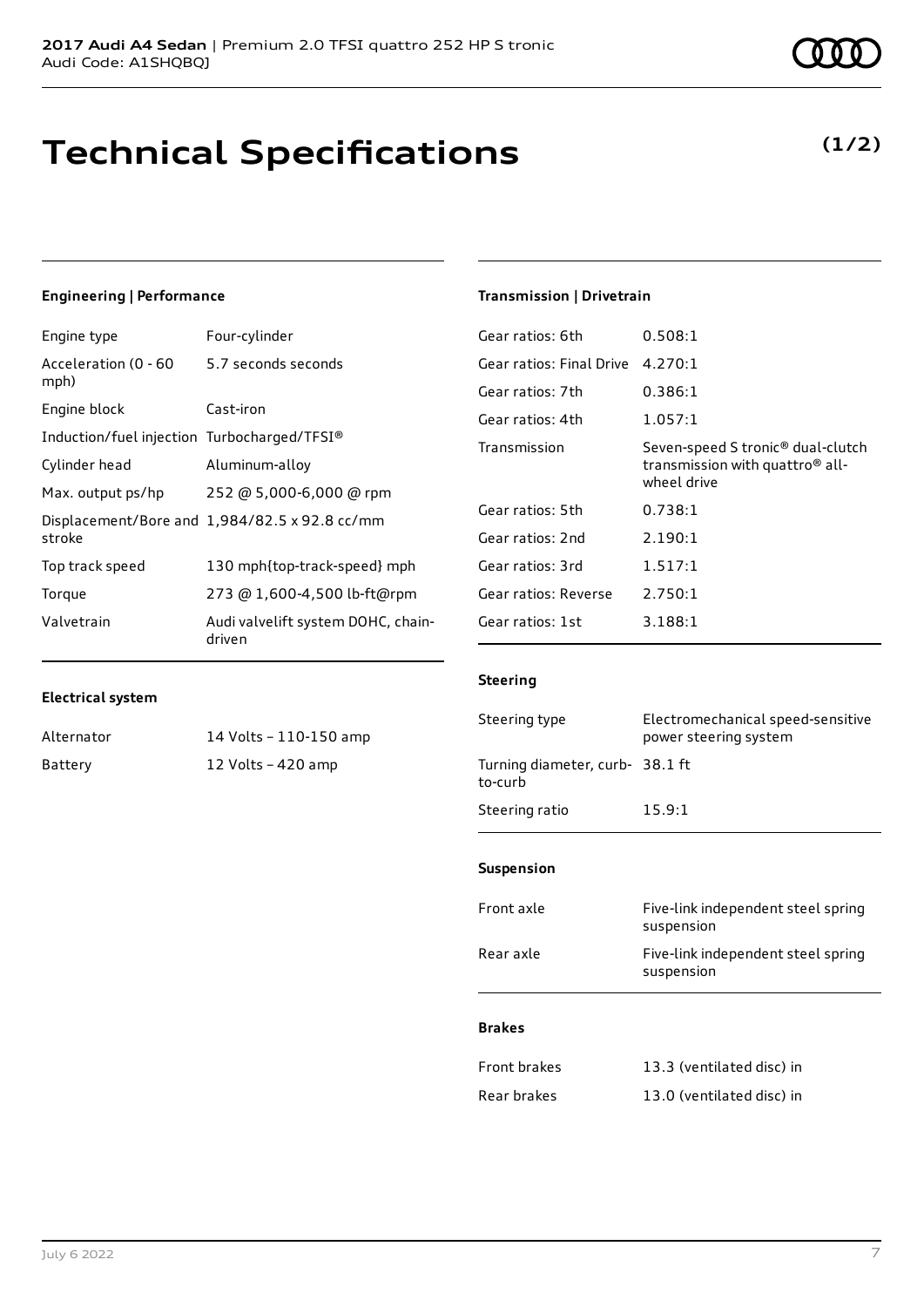# **Technical Specifications**

## **Body**

| Material                      | Fully galvanized steel unibody with<br>aluminum hood and multistep anti-<br>corrosion protection |  |
|-------------------------------|--------------------------------------------------------------------------------------------------|--|
| <b>Warranty   Maintenance</b> |                                                                                                  |  |
| Warranty                      | 4-Year/50,000 mile Audi New<br>Vehicle Limited Warranty                                          |  |
| Maintenance                   | 12-Month/10,000 mile (whichever<br>occurs first) NO CHARGE first                                 |  |

scheduled maintenance

## **Exterior Measurements**

| Height                           | 56.2 in  |
|----------------------------------|----------|
| Overall width without<br>mirrors | 72.5 in  |
| Length                           | 186.1 in |
| Wheelbase                        | 111.0 in |
| Drag coefficient                 | .27 Cw   |
| Overall width with<br>mirrors    | 79.6 in  |
| Track rear                       | 61.2 in  |
| <b>Track front</b>               | 61.9 in  |
| Curb weight                      | 3,626 lb |

## **Interior measurements**

| Seating capacity                          | 5                 |
|-------------------------------------------|-------------------|
| Shoulder room, rear                       | 54.5 in           |
| Head room with front<br>sunroof           | 38.9 in           |
| Leg room, rear                            | 35.7 in           |
| Shoulder room, front                      | 55.9 in           |
| Head room with rear<br>sunroof            | 37.4 in           |
| Leg room, front                           | 41.3 in           |
| Cargo volume, rear<br>seatbacks up/folded | 13.0 cu ft, cu ft |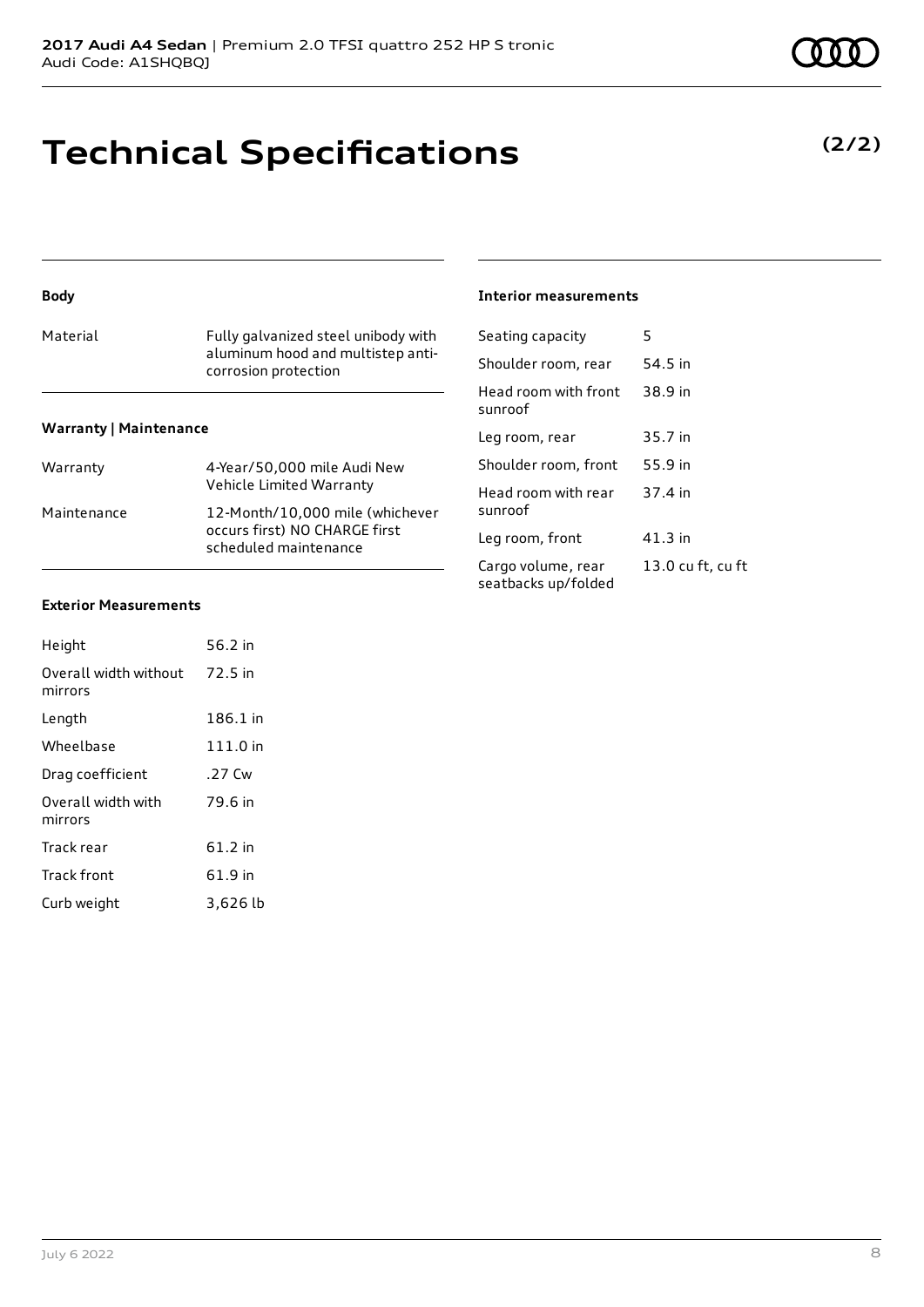

## **Contact**

Dealer **Audi West County**

15736 Manchester Rd 63011 Ellisville MO

Phone: +16363917228 FAX: 6365941795

www: [https://www.audiwestcounty.com](https://www.audiwestcounty.com/)